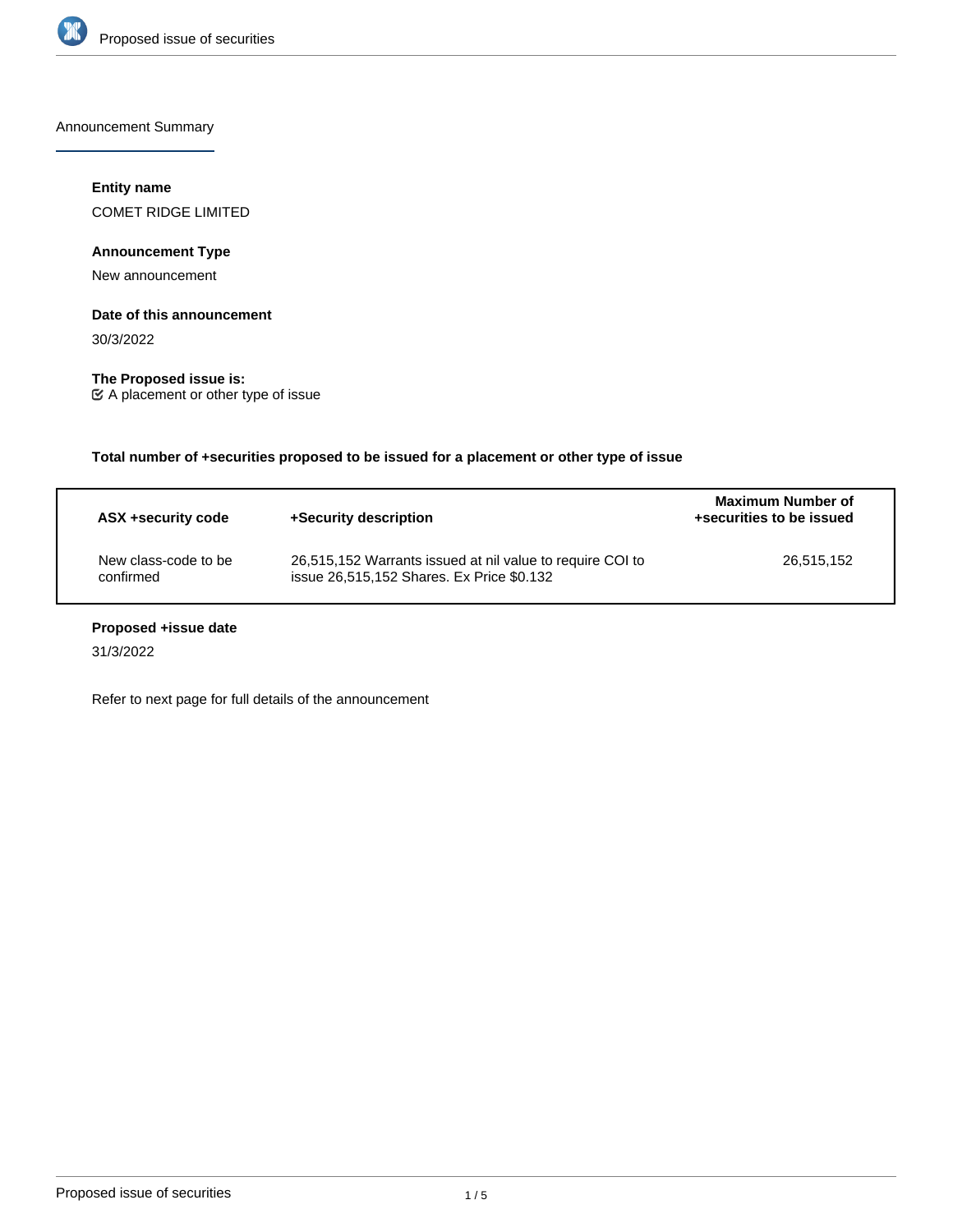

### Part 1 - Entity and announcement details

### **1.1 Name of +Entity**

# COMET RIDGE LIMITED

We (the entity named above) give ASX the following information about a proposed issue of +securities and, if ASX agrees to +quote any of the +securities (including any rights) on a +deferred settlement basis, we agree to the matters set out in Appendix 3B of the ASX Listing Rules.

If the +securities are being offered under a +disclosure document or +PDS and are intended to be quoted on ASX, we also apply for quotation of all of the +securities that may be issued under the +disclosure document or +PDS on the terms set out in Appendix 2A of the ASX Listing Rules (on the understanding that once the final number of +securities issued under the +disclosure document or +PDS is known, in accordance with Listing Rule 3.10.3C, we will complete and lodge with ASX an Appendix 2A online form notifying ASX of their issue and applying for their quotation).

**1.2 Registered Number Type**

## **Registration Number**

47106092577

**1.3 ASX issuer code**

COI

ABN

# **1.4 The announcement is**

New announcement

# **1.5 Date of this announcement**

30/3/2022

**1.6 The Proposed issue is:**

 $\mathfrak{C}$  A placement or other type of issue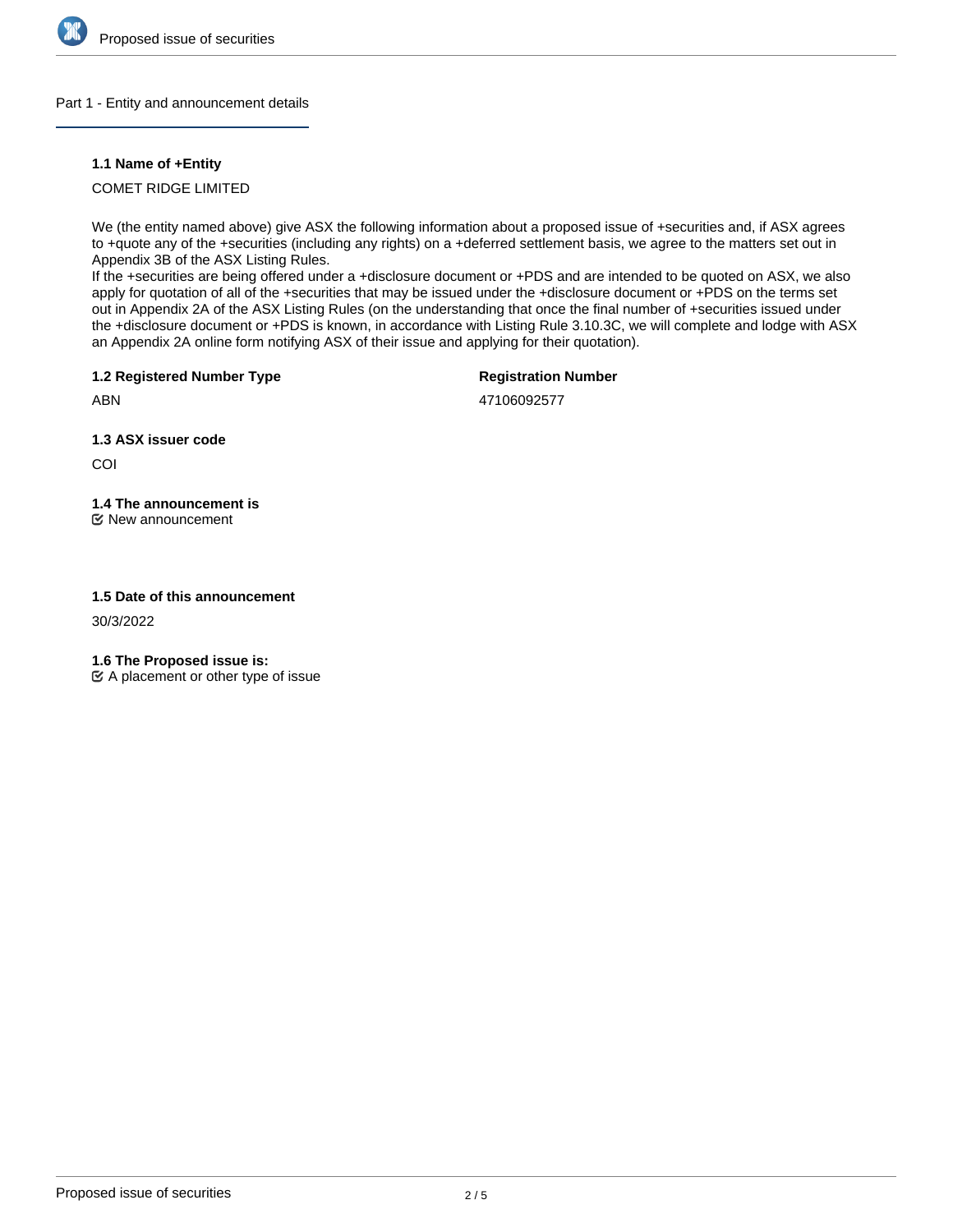

Part 7 - Details of proposed placement or other issue

Part 7A - Conditions

**7A.1 Do any external approvals need to be obtained or other conditions satisfied before the placement or other type of issue can proceed on an unconditional basis?** No

Part 7B - Issue details

**Is the proposed security a 'New class' (+securities in a class that is not yet quoted or recorded by ASX) or an 'Existing class' (additional securities in a class that is already quoted or recorded by ASX)?**  $E$  New class

**Will the proposed issue of this +security include an offer of attaching +securities?** No

Details of +securities proposed to be issued

**ISIN Code (if Issuer is a foreign company and +securities are non CDIs)**

| Have you received confirmation from Will the entity be seeking quotation<br>ASX that the terms of the proposed<br>+securities are appropriate and | of the 'new' class of +securities on<br>ASX? |
|---------------------------------------------------------------------------------------------------------------------------------------------------|----------------------------------------------|
| equitable under listing rule 6.1?                                                                                                                 | ় No                                         |
| C⁄No                                                                                                                                              |                                              |

| ASX +security code             | +Security description                                                              |  |
|--------------------------------|------------------------------------------------------------------------------------|--|
| New class-code to be confirmed | $\vert$ 26,515,152 Warrants issued at nil value to require COI to issue 26,515,152 |  |
|                                | Shares. Ex Price \$0.132                                                           |  |

#### **+Security type**

**Other** 

### **Number of +securities proposed to be issued**

26,515,152

### **Offer price details**

**Are the +securities proposed to be issued being issued for a cash consideration?** Yes

**+security?**

**In what currency is the cash What is the issue price per**

**consideration being paid?**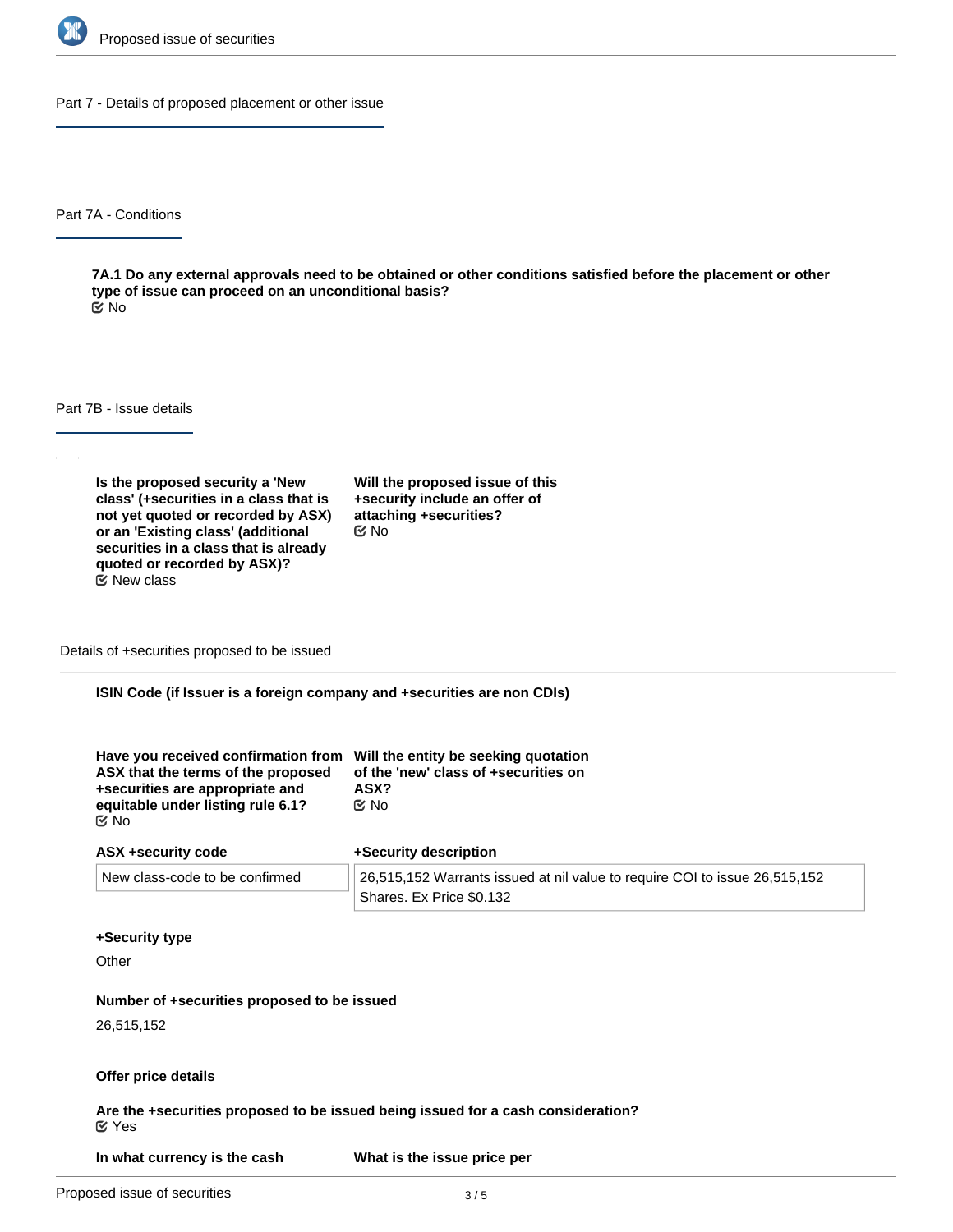

**consideration being paid?** AUD - Australian Dollar **+security?** AUD 0.13200

**Will all the +securities issued in this class rank equally in all respects from their issue date?** Yes

**Please provide a URL link for a document lodged with ASX setting out the material terms of the +securities proposed to be issued or provide the information by separate announcement.**

[https://cdn-api.markitdigital.com/apiman-gateway/ASX/asx-research/1.0/file/2924-02403074-2A1313410?access\\_token=8](https://cdn-api.markitdigital.com/apiman-gateway/ASX/asx-research/1.0/file/2924-02403074-2A1313410?access_token=83ff96335c2d45a094df02a206a39ff4) [3ff96335c2d45a094df02a206a39ff4](https://cdn-api.markitdigital.com/apiman-gateway/ASX/asx-research/1.0/file/2924-02403074-2A1313410?access_token=83ff96335c2d45a094df02a206a39ff4)

Part 7C - Timetable

**7C.1 Proposed +issue date** 31/3/2022

Part 7D - Listing Rule requirements

**7D.1 Has the entity obtained, or is it obtaining, +security holder approval for the entire issue under listing rule 7.1?** No

**7D.1b Are any of the +securities proposed to be issued without +security holder approval using the entity's 15% placement capacity under listing rule 7.1?** Yes

**7D.1b ( i ) How many +securities are proposed to be issued without security holder approval using the entity's 15% placement capacity under listing rule 7.1?**

26,515,152 warrants to require Comet Ridge Limited to issue 26,515,152 Shares. ASX Announcement titled "New Loan Facility to provide funding for Mahalo Gas Hub assets" dated 3 August 2021 provides details of the terms upon which the warrants may be exercised.

**7D.1c Are any of the +securities proposed to be issued without +security holder approval using the entity's additional 10% placement capacity under listing rule 7.1A (if applicable)?** No

**7D.2 Is a party referred to in listing rule 10.11 participating in the proposed issue?** No

**7D.3 Will any of the +securities to be issued be +restricted securities for the purposes of the listing rules?** No

**7D.4 Will any of the +securities to be issued be subject to +voluntary escrow?** No